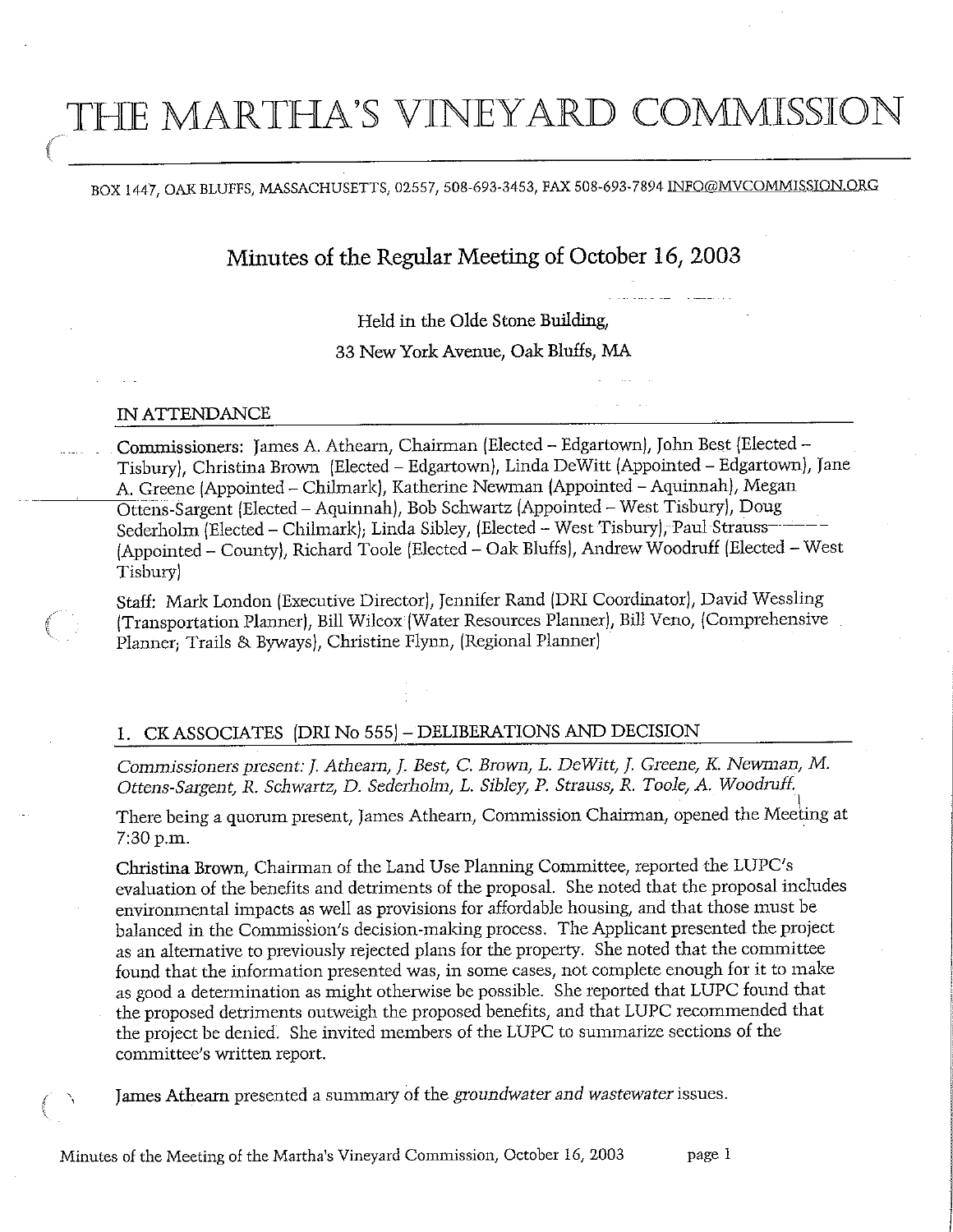- Under the benefits section, the Zone of Contribution for the Lagoon Pond well would be protected, as this area has been set aside by the Applicant for archeological protection and open space.
- Under the detriments side, the nitrogen loading to groundwater would exceed the three mg/1 standard of the Southern Woodlands DCPC and would exceed the MVC guidance limit for loading to Lagoon Pond. Lagoon Pond is a nitrogen-sensitive pond, approximately at its nitrogen limit and showing signs of degradation at the present loading level.
- MVC generally does not accept projects that meet only the standard of Title V/ but more often seeks superior groundwater protection, because Title V does not address nitrogen loading as it effects aquatic habitat.
- The proposal does not include an erosion and sedimentation plan, particularly significant for the portion of the site on Barnes Road where slopes are steeper and contiguous to the wetlands around the upper pond.
- There is no clear stormwater management plan.

Megan Ottens-Sargent reported additional wastewater and groundwater factors.

- No revised wastewater plan with nitrogen mitigation was provided.
- There is no analysis of the impact of nitrogen loading on Sengekontacket.
- Groundwater recharge before and after the project would likely be about the same.
- The amount of turf associated with the project is uncertain, as there are no building envelopes identified. The associated nitrogen loading is not certain and could be significant.

Mark London added that unrestricted use of chemical pesticides and fertilizers and associated health risks was raised as a concern of the Commission's that inadvertently was omitted from the LUPC's summary table, to which Commission members agreed to add as a detriment of the project.

Linda Sibley asked and it was agreed to consider the draft "LUPC meetings of September 29, 2003 and October 8, 2003 - Preliminary Summary of Benefits and Detriments" to be a part of the record of the meeting, as written, without the necessity of reading the entire document into the record.

Megan Ottens-Sargent presented a summary of the environmental issues regarding Open Space, Natural and Community Habitats, beginning with the benefits.

- A benefit would be the proposed increase in habitat for suburban species.
- Another benefit would include the proposed 59 acres of open space; this would total 70 acres if the 25/ buffer around the perimeter were included. She added that much of that open space would be impacted by the surface drainage disposal areas.

She noted detriments.

- The plan would destroy and fragment woodland habitat, at least 70% according to the plan, possibly more on individual lots. No wildlife mitigation plan was proposed, particularly regarding avian species that would be impacted.
- A lack of detail prevents the quantification of how much open space would be altered for stormwater drainage.
- The property is shown on the Commonwealth's Biomap as core habitat. Moth studies for the site did not include the entire acreage but discovered evidence of the threatened Imperial Moth and two species of concern (the Barren Zale and Spiny Oak Worm).
- Lighting would impact habitat, particularly for the moths. No mitigation was proposed.

Minutes of the Meeting of the Martha's Vineyard Commission, October 16, 2003 page 2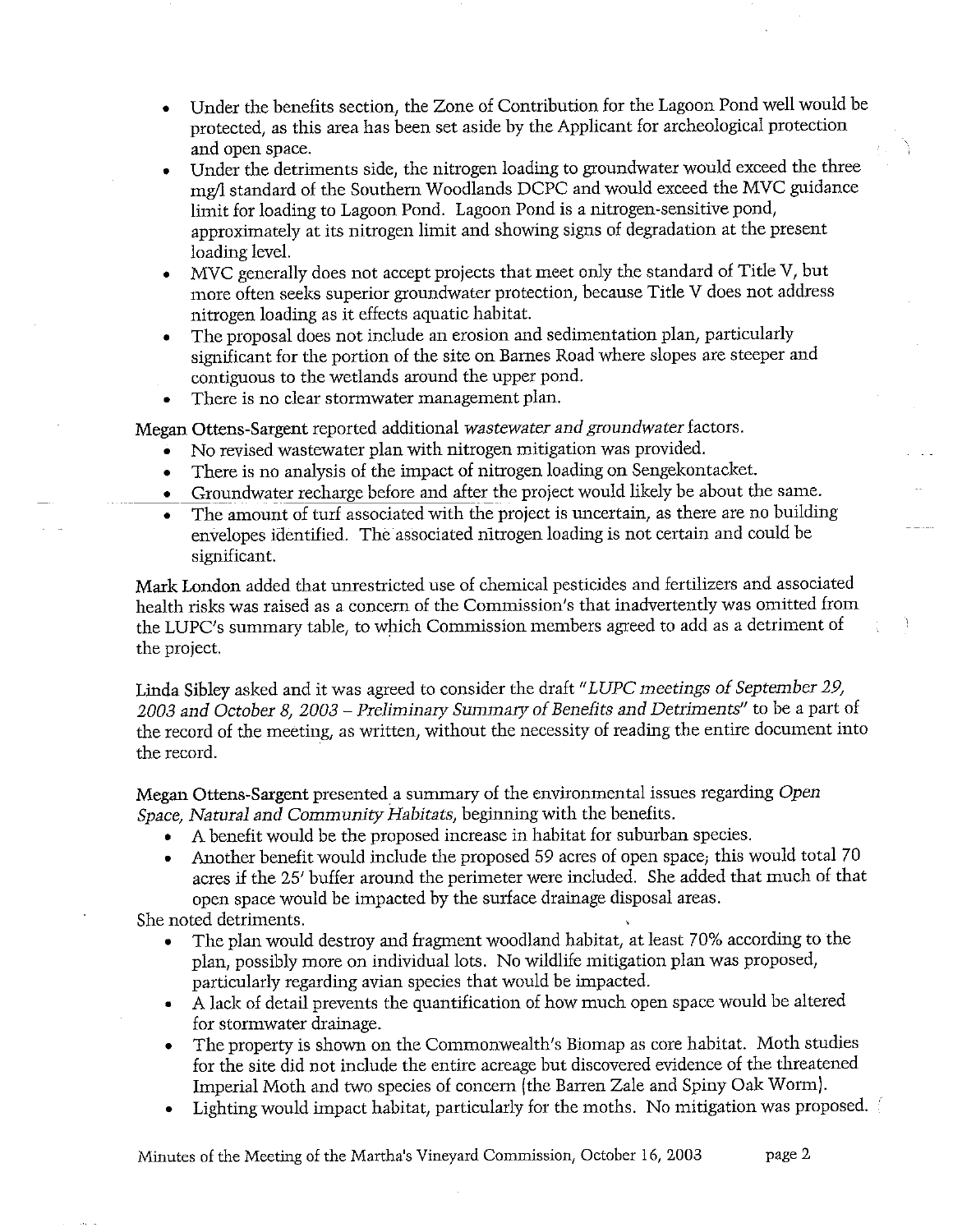• The adjacent herring run would be further stressed by increase in population and demand for use of the run.

She noted general comments.

- The project would provide access to the 24-acre town-owned parcel surrounded by the project. It is not dear how this access would retain, enhance or diminish the existing open space and habitat resources of the parcel.
- Some pitch pine habitat would likely be preserved at the western end of the property, due to the proposed avoidance of archeological resources, but this is not assured by a management plan.
- Clearing and grubbing of large areas of land can lead to a one-time release of nitrogen, although the magnitude of this release and the implications for nutrient loading of groundwater, and more specifically, Lagoon Pond, is not assessable.

Linda Sibley suggested and it was agreed to remove references to the Imperial Moth regarding core habitat as shown on the Biomap, noting that core habitat is shown on the map, but not with a reference to the Imperial Moth.

Jane A. Greene suggested and it was agreed that there was no need to read the written report aloud, but rather to summarize and to make additional input.

Christina Brown summarized that there would be great negative impact from the proposal regarding-lighting and noise, both for neighbors and for wildlife.

Linda Sibley summarized detriments regarding traffic and transportation. There were no benefits noted.

- She noted concern about the consultant's traffic analysis being based on lower trip generation rates (9 vehicle trips per day instead of 13) than used by the same consultant for similar subdivision projects on Martha's Vineyard.
- The applicant's consultant has noted that there could be significant impacts at the Fire Station intersection, possibly requiring costly mitigation measures, the expense of which would be borne by the town.

She suggested removal of the draft detriment "Concern that the proposed mitigation of regrading banks along Barnes Road to improve sight distances is contrary to other community objectives". James Atheam suggested labeling it as a comment rather than as a detriment. Linda Sibley agreed, but also would like specific mention of the protection afforded the archeological resources.

Bob Schwartz summarized the section regarding scenic values.

- He noted detriments associated with the vista from the pond and from the opposite shore, particularly the impact of breaking the treeline with houses.
- He noted the benefit that most of the development would not be visible from existing roads.

Bob Schwartz, regarding *character and identity*, noted particular concern for the suburban character of the proposal.

- Suburban character would result from the monotony of the layout. Plantings could add to the suburban character, as there are no proposed restrictions.
- Impacts on abutters would include lighting impacts, the elimination of open space and habitat, and the nature and width of the proposed 25' buffer.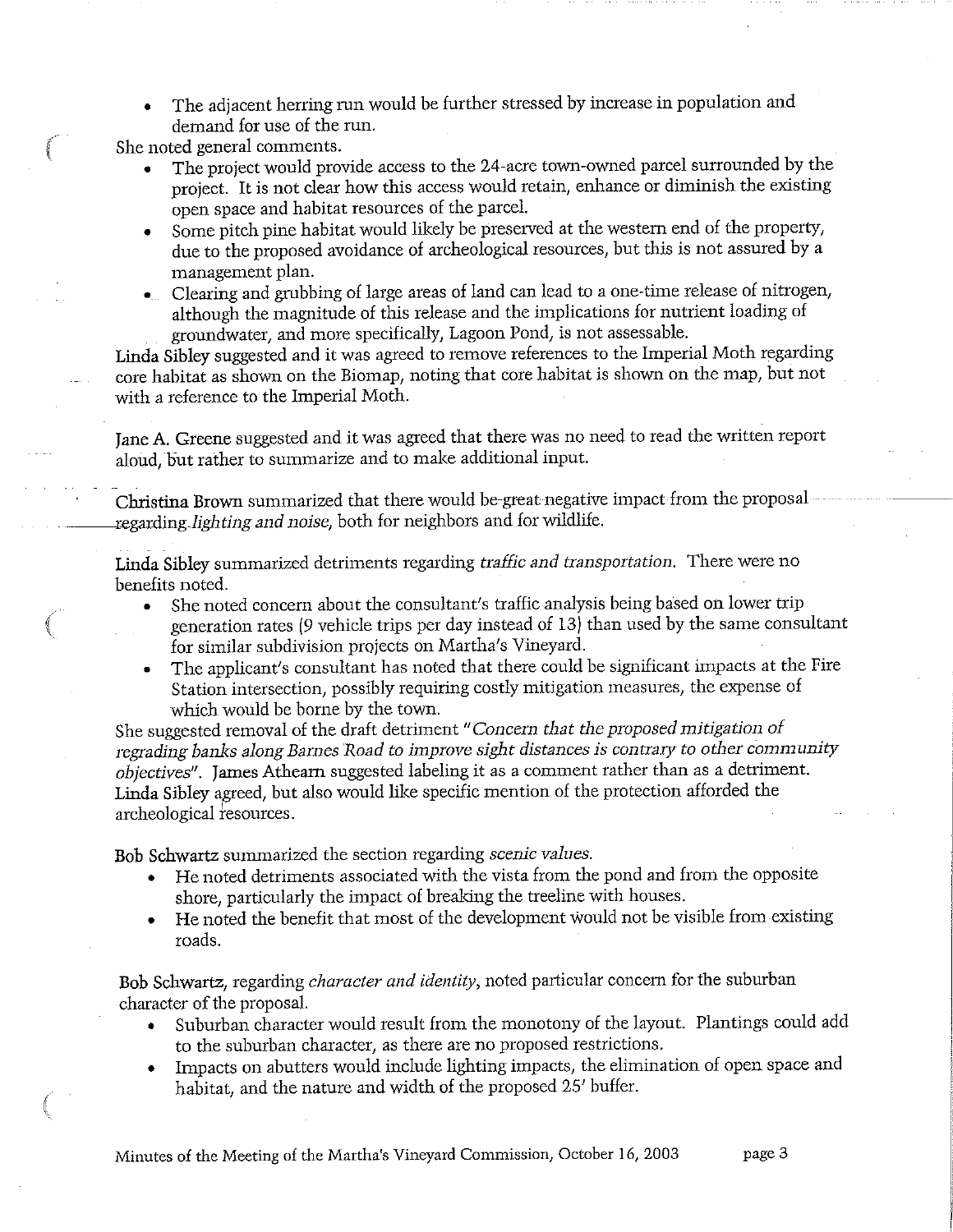Christina Brown added the detriments of the proposed physical impacts to the special ways/ regardless of public access considerations.

Megan Ottens-Sargent added that the scale of construction would create impacts on abutters.

Linda Sibley acknowledged that the public may not have rights of access to the site/s special ways, but noted that other DRI subdivision proposals have included creation of walking rights.

Andrew Woodruff noted that the public, himself included, has enjoyed unimpeded access to these special ways for decades.

Christina Brown summarized impacts to supply of needed low and moderate-income housing.

- The proposal to provide affordable housing would be a benefit, but none for the working people with 81 to 140% of median income who have difficulty in purchasing homes. It has been Commission practice to approve projects providing housing for a wider income range of affordability than that proposed.
- Additional affordable housing would be needed for the workers associated with the construction phase.

Katherine Ncwman summarized impact on services and burden on taxpayers.

- Individual septic systems would not burden taxpayers.
- There would be negative impact on fire and emergency services, possibly requiring an additional station.
- Although the town's water supply is considered adequate to provide for the proposal, an additional town well would be needed sooner.
- There would be burden on the capacity of the schools.
- As a benefit, the proposal offers access to town-owned land in the interior.
- The Applicant estimates the annual financial burden on taxpayers at \$1.5 million. Impacts of potential traffic mitigation measures have not been considered, but could also add to the burden on taxpayers.

John Best added concern for the burden of providing disposal for pumpouts from the proposed septic systems. Regarding energy use, he questioned the inclusion of respecting Energy Star standards, of particular concern for the affordable units. Jane A. Greene added that some of the units would not have their own septic systems, so the total would be less than 320 sept systems. the units would not have their own septic systems, so the total would be less than 320 septic

Christina Brown discussed consistency with or ability to achieve town, county and state plans and objectives.

- It is consistent with the state's goal of achieving affordable housing through Chapter 40B.
- It is consistent with policies of the Regional Island Plan concerning affordable housing, including III-1 and III-4.
- It is inconsistent with a number of policies of the Regional Island Plan, as detailed in the LUPC summary of benefits and detriments.

Megan Ottens-Sargent suggested removing some of the references to inconsistencies with the Regional Island Plan, as discussed with Mark London who noted that policies IV-2, IV-24 and IV-25 have more to do with the Commission's processes, and that IV-14 is quite general, so it is not clear whether or not the proposal is consistent. James Atheam added that policy IV-12 says the same thing but more clearly.

Minutes of the Meeting of the Martha's Vineyard Commission, October 16, 2003 page 4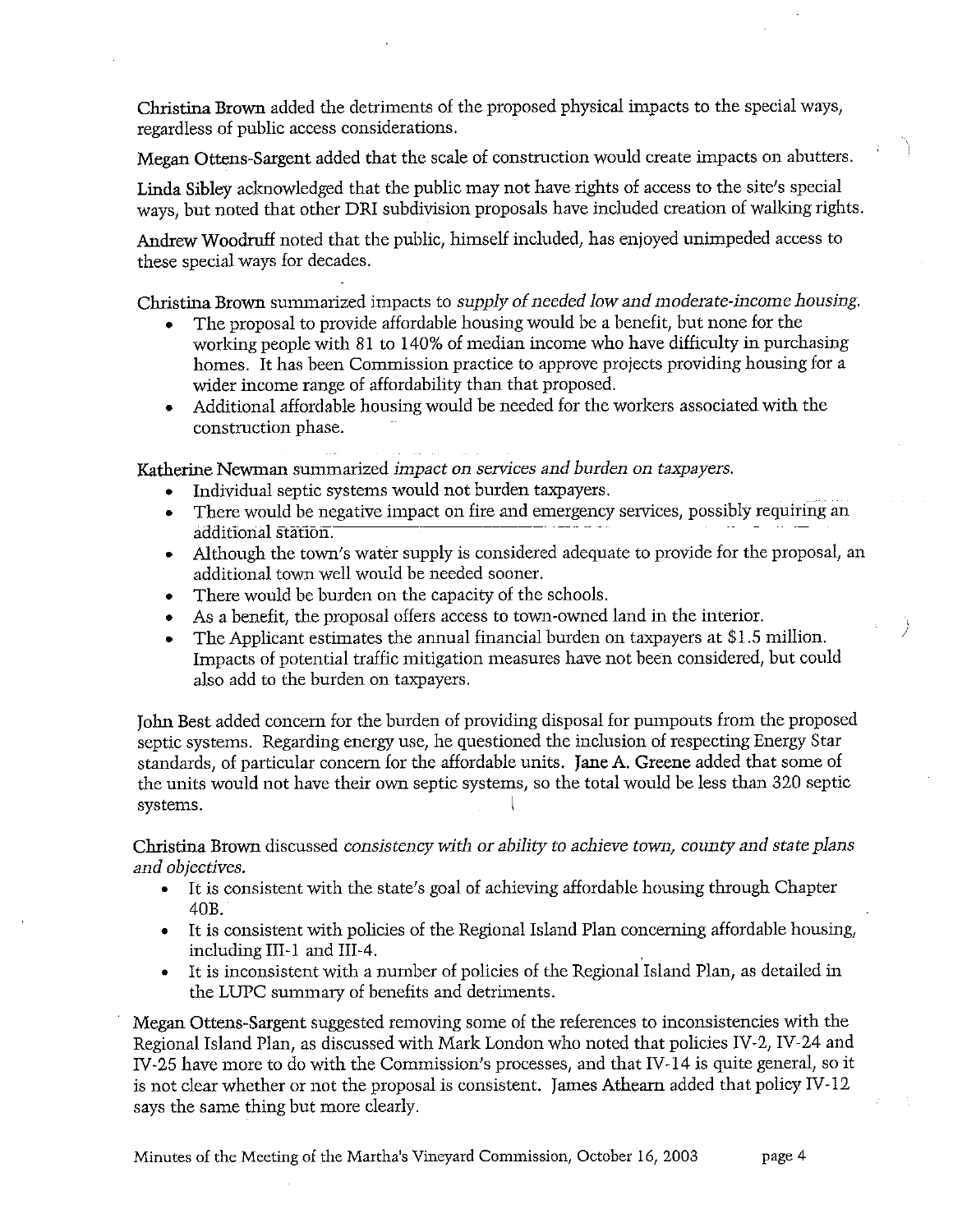Linda Sibley suggested that it was pertinent to read some of the policies aloud, and proceeded to read policies III-2, IV-12, IV-13, and IV-18. She noted also that the Regional Island Plan addresses the issue of creating affordable housing/ while doing so in a manner which preserves and enhancing the character of the Island.

Megan Ottens-Sargent read aloud Regional Island Plan policy IV - 9.

Andrew Woodruff discussed how the project conforms to zoning. He noted that the proposal does not conform to zoning and that the proponent has not demonstrated that the sheer scale of the project would be necessary in order to provide quality affordable housing.

Paul Strauss added that the town's cluster zoning limits phasing of a development's dwelling units to 10% of the total units per year. This proposal would be done in  $6-10$  years, or 40-50 units per year. For comparison, only about 30 units have been permitted in the whole town in each of the past several years. Mark London added that the Commission may approve a proposal that does not conform to zoning, if it would help a significant number of Islanders obtain opportunities for affordable housing. The question is whether or not the project has to be as non-conforming as this project is in order to achieve that objective. In this case, the recommendation is that it doesn/t have to be.

Paul Strauss discussed how the proposal conforms to DCPC regulations.

- Several DCPC are included, one of which, the Southern Woodlands DCPC, encompasses the entire proposal.
- The Coastal District is included, but with no activities proposed there.
- The Island Roads DCPC regulation requires 1/000/ spacing between curbcuts. The proposal includes a curbcut separation of approximately 325/.
- The Lagoon Pond DCPC regulation requires 15/000 square feet per bedroom. The proposal does not comply.
- There are a number of specific numeric standards included in the Southern Woodlands DCPC regulation, with which the proposal does not comply.
	- The regulation requires keeping natural vegetation within 50' of the perimeter.
	- o The regulation requires keeping natural vegetation within 100/ of Barnes Road.
	- o Special ways may hot be paved.
	- o Nitrogen concentration in groundwater should not exceed three mg/L
- Paul noted that the proposal triggers eight of thirteen criteria for requiring a special permit under the Southern Woodlands DCPC regulation, and would require a special permit.

James Atheam reiterated that predicted nitrogen concentration does not meet the Southern Woodlands DCPC standard.

Linda DeWitt noted that the Southern- Woodlands DCPC was designated because, among other things [reading from the LUPC summary], "The Commission specifically finds that controlled development of lands and waters within the Southern Woodlands District is necessary for the prevention of pollution of ground and surface waters in and around the District and the water quality of nearby bodies of water. In addition, lands and waters within and around the District support and affect important wildlife habitats and contribute substantially to the Island's wildlife, natural, scientific and ecological resources."

Mark London added that there is a special permit procedure for the Island Roads curbcut requirement that could reduce the standard separation distance.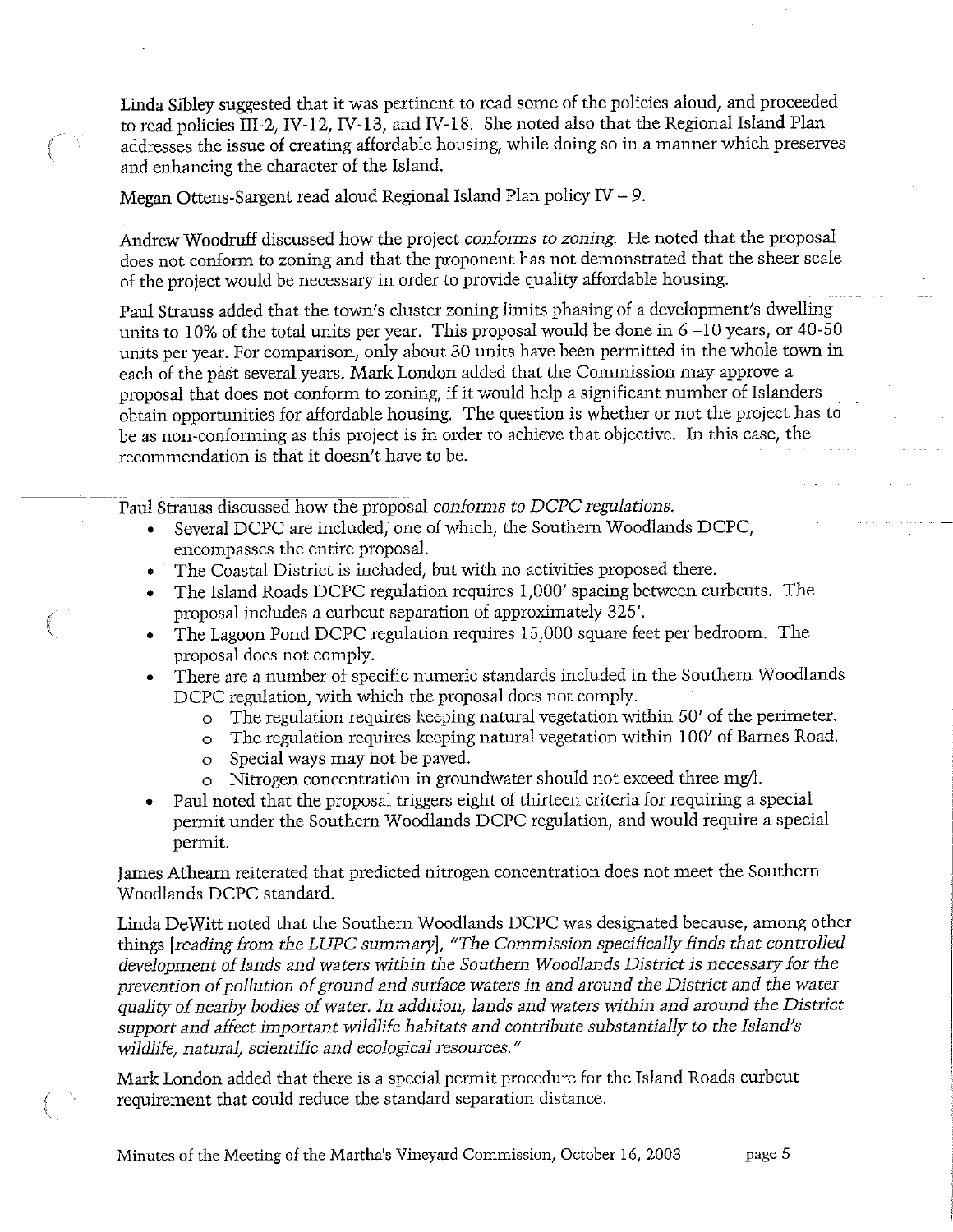James Athearn said, in summary, that the LUPC recommendation was to deny the project.

Christina Brown added that the provisions of Chapter 831 require the Commission to review the project in light of alternatives. There are alternative uses for this site that could have a greater public benefit, but that would not have the negative environmental impacts of this proposal, or the burden on taxpayers. She noted, for example, that a cluster plan of market rate and affordable homes would preserve more open space while still achieving the objective of affordable housing.

## Andrew Woodruff moved, duly seconded, to deny the project for the reason that the benefits outweigh the detriments, as enumerated in the LUPC recommendation.

Andrew Woodruff responded to the Applicant's comments that the MVC has done nothing for affordable housing. His property value tripled in five years and, since then, many local people have come together to take on 100% affordable projects. There are better alternatives to deal with affordable housing; this is not a good proposal.

Megan Ottens-Sargent recalled statements by Brian Lafferty that Martha's Vineyard is not unique, and compared it to the Town of Concord, where he resides. She had called the Planning Department in Concord, where she was given some data for comparison.

- 2/3 of the land is protected.
- The average house value is \$600,000, and there are no rental units.
- 40Bs include 42-/ 82- and 56-unit properties/ all aimed at rental units for public service sector employees. The developments were more appropriately scaled than this proposal and were welcomed by the community.

Roll call vote. In favor: J. Athearn, J. Best, C. Brown, L. DeWitt, J. Greene, K. Newman, M. Ottens-Sargent, R. Schwartz, D. Sederholm, L. Sibley, P. Strauss, R. Toole, A. Woodruff. There were no votes in opposition or abstentions. The vote was unanimous to deny the DRI application of CK Associates.

## 2. JENNEY LANE (DPI # 573) DELIBERATIONS AND DBCISION

Postponed

### 3. MINUTES OF PREVIOUS MEETING

### Postponed

### 4. UPCOMING LUPC MEETINGS, SITE VISITS AND OTHER MEETINGS

• October 20, Jenny Lane post public hearing LUPC/ with a view to a vote by the Commission on October 23. Commissioners were reminded to prepare their benefits/detriments worksheets prior to the LUPC meeting.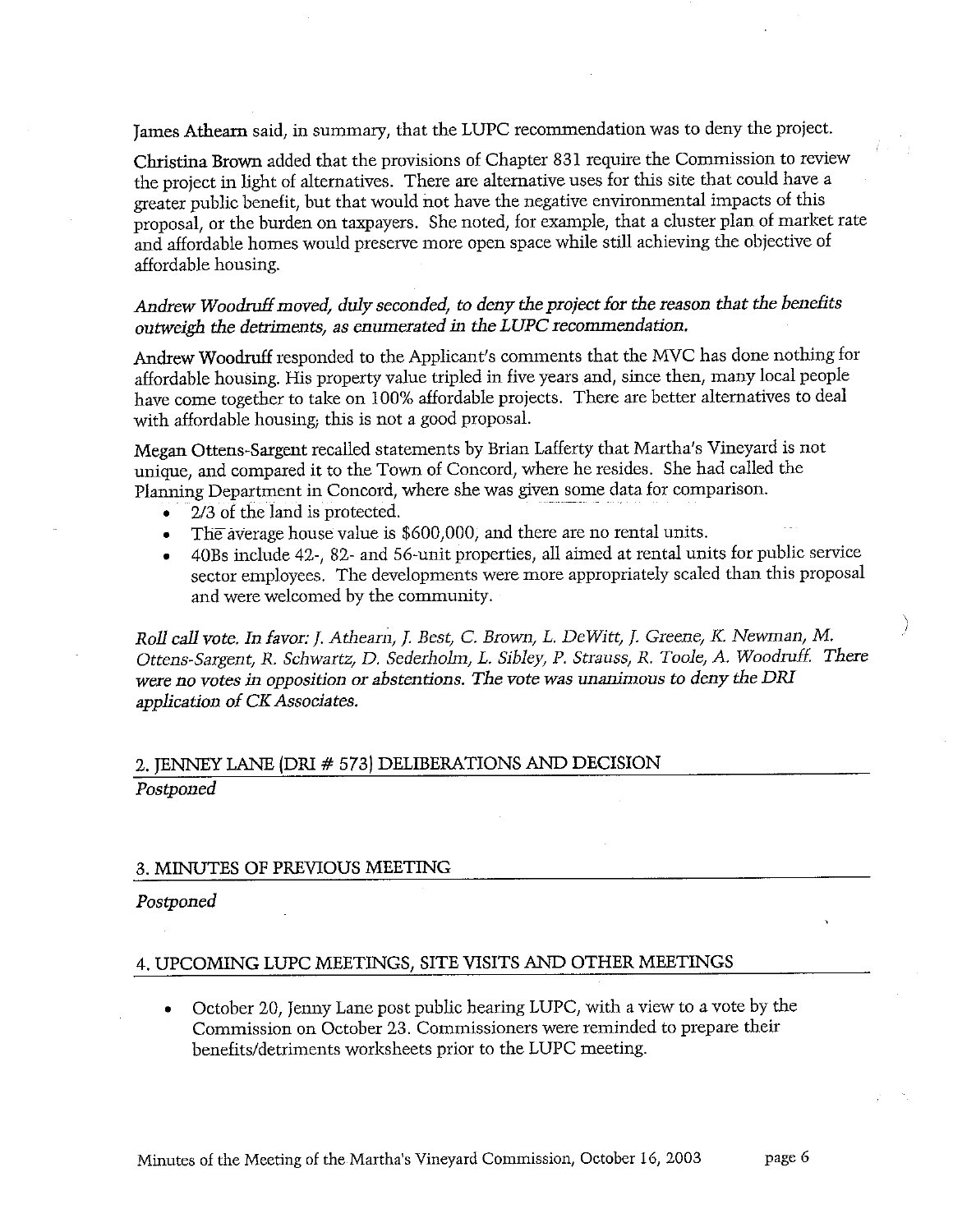The Meeting was adjourned at 8:40 p.m.

 $\ell\!\ell\!\ell\!\ell\!\ell\!\ell\!\ell$ 

 $\label{eq:2} \frac{1}{\sqrt{2}}\left(\frac{1}{\sqrt{2}}\right)^{2} \frac{1}{\sqrt{2}}\left(\frac{1}{\sqrt{2}}\right)^{2}$ 

 $\mu$  , and  $\mu$  , and  $\mu$ 

للمنار الفارق الأ

للمستعمل والمستعمل والمستعمل

 $\mathcal{E}$ 

hairman

 $\bigcup_{i=1}^n$ **Control** 

 $\bar{\rm r}$ 

heene

 $\frac{1}{2}$ 

^rk-Treasurer

Nrv. 20.2003

Date

 $11/21/03$ 

and the company

 $\ddot{\phantom{0}}$ 

and and the state of the state of the

Date